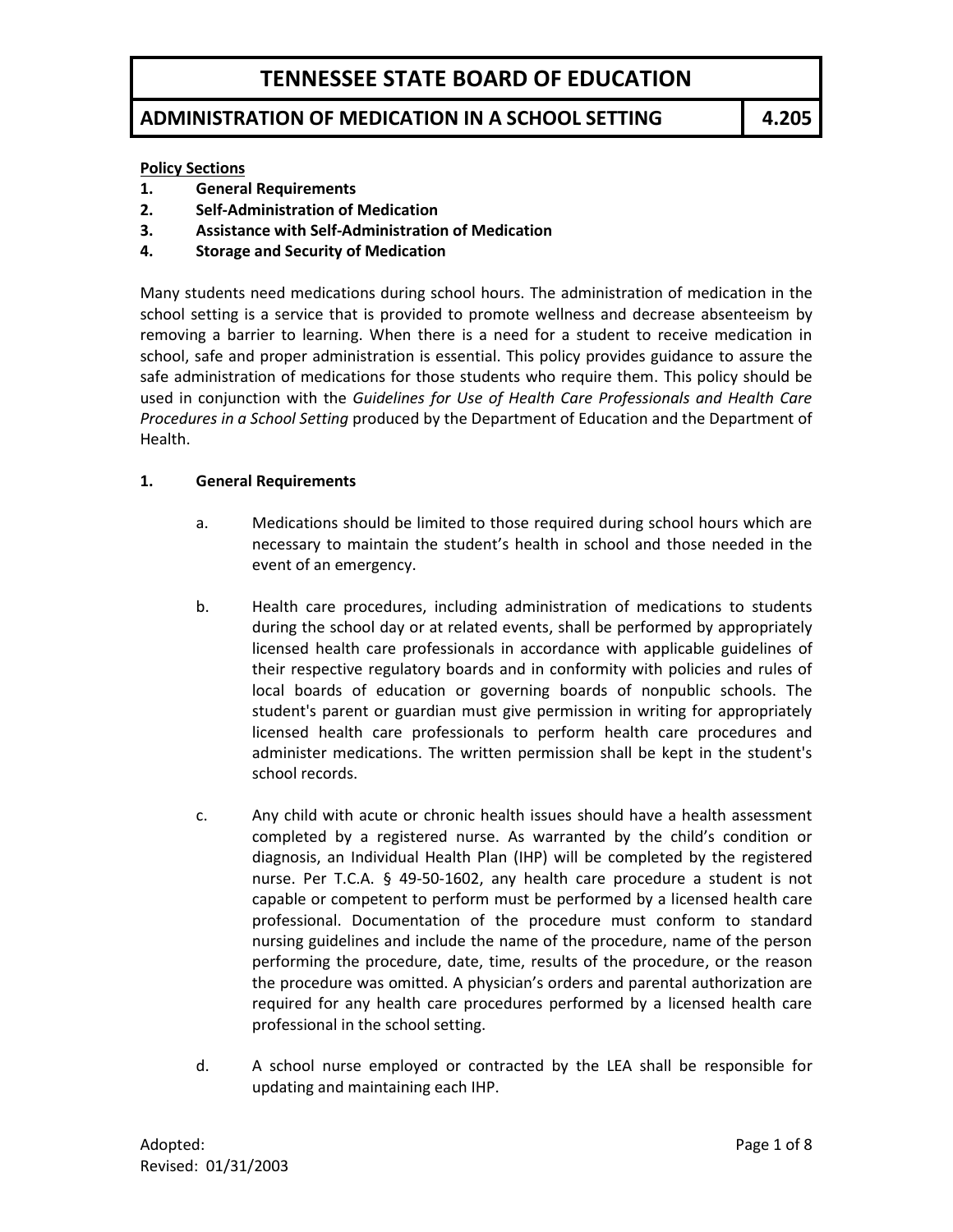### **ADMINISTRATION OF MEDICATION IN A SCHOOL SETTING 4.205**

- e. Each LEA board shall adopt policies and procedures that provide for the administration of medications that treat adrenal insufficiency in compliance with rules promulgated by the State Board of Education.<sup>1</sup>
- f. Each school within an LEA and each nonpublic school is authorized to adopt a policy to maintain an opioid antagonist so that an opioid antagonist may be administered to any student believed to be having a drug overdose.<sup>2</sup> Each LEA or nonpublic school that adopts a policy to maintain an opioid antagonist shall include a provision for parental notification. Administration of an opioid antagonist shall be in compliance with the procedures outlined in the *Guidelines*  for Use of Health Care Professionals and Health Care Procedures in a School *Setting* produced by the Department of Education and the Department of Health.
- g. School nursing staff and any other school personnel, including transportation personnel, who perform or assist with procedures which may involve bloodborne pathogens must receive annual training on bloodborne pathogens, be offered the Hepatitis B vaccine, have appropriate cleaning supplies, and be supplied with gloves.
- h. Children with known health problems or certain diagnoses should have an Individual Health Plan (IHP) that includes emergency care procedures, a nursing assessment, physician's orders, and parental authorization. In addition, it is recommended that the school protocol include parental or guardian notification, school nurse notification, and activation of EMS as appropriate for any emergency situation.
- i. For all prescription and non-prescription drugs, a written request shall be obtained from the parent(s) or guardian(s) requesting that medication be given during school hours. The request must include the parent's or guardian's name and phone number in case of emergency. It is the parent's or guardian's responsibility to ensure that the written request and medication are brought to the school. Local school board policies related to "Zero Tolerance" may require all medications, prescription and non-prescription, be brought to school and delivered to appropriate or designated school personnel by a responsible adult.

#### **2. Self-Administration of Medication**

a. If a student has been taught to perform his or her own procedure and does not need assistance, space must be made available for the student to perform this task. If a student is performing an invasive procedure, that student should have at minimum a bi-annual nursing assessment of competency and proficiency as well as an IHP. Physician's orders and parental authorization are highly

l

<sup>&</sup>lt;sup>1</sup> Public Acts of 2017, Chapter No. 84

<sup>2</sup> Public Acts of 2017, Chapter No. 256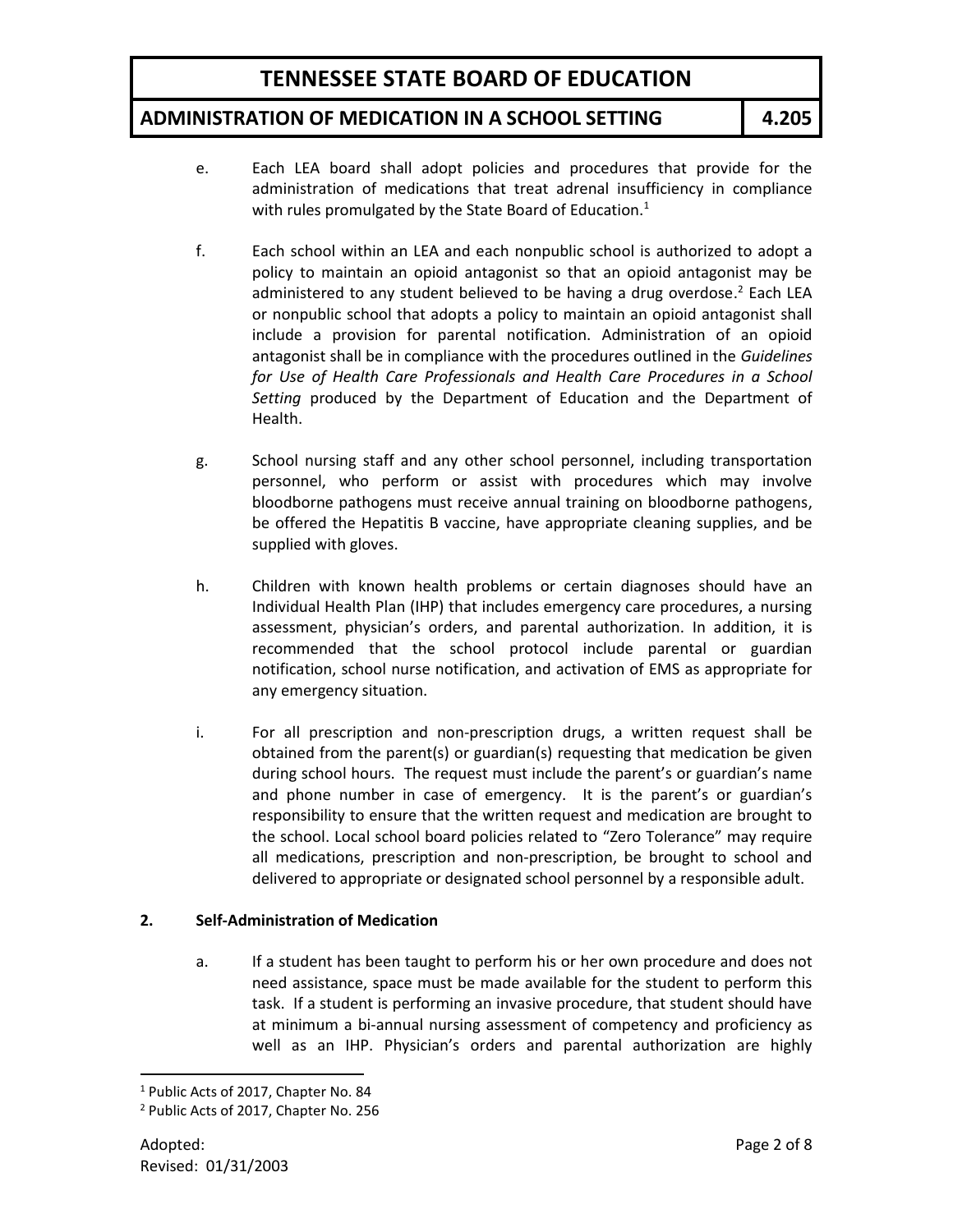### **ADMINISTRATION OF MEDICATION IN A SCHOOL SETTING 4.205**

recommended but are not required for procedures done by a student without assistance. It is not the intent to make a child or adolescent feel the school district or school nurse is attempting to remove his or her personal choice or ability to manage his or her own medications or procedures. Every attempt should be made on an individual basis to allow a child who is independent to continue self-management. It is prudent for the student and the nurse to work out a method of reporting or asking for assistance on an as-needed basis.

- b. In accordance with T.C.A. § 49-50-1601, a student diagnosed with pancreatic insufficiency or cystic fibrosis may be permitted to self-manage prescribed pancreatic enzyme therapy in the manner directed by the licensed healthcare provider without additional assistance or direction. With written authorization from the healthcare provider and parent, a student with pancreatic insufficiency or cystic fibrosis shall be allowed to carry and self-administer prescribed pancreatic enzymes.
- c. Each LEA shall permit possession and self-administration of a prescribed, metered dosage asthma-reliever inhaler by any student with asthma if the student's parent or guardian:
	- i. Provides to the school written authorization for student possession and self-administration of the inhaler; and
	- ii. Provides a written statement from the prescribing health care practitioner that the student suffers from asthma and has been instructed in self-administration of the prescribed, metered dosage asthma-reliever inhaler and provides the name and purpose of the medication, the prescribed dosage, the time or times the prescribed inhaler is to be regularly administered, as well as any additional special circumstances under which the inhaler is to be administered, and the length of time for which the inhaler is prescribed. The statements shall be kept on file in the office of the school nurse or school administrator.
	- iii. The permission for self-administration of the prescribed, metered dosage asthma-reliever inhaler shall be effective for the school year in which it is granted and must be renewed each following school year. The LEA may suspend or revoke the student's possession and selfadministration privileges if the student misuses the inhaler or makes the inhaler available for usage by any other person.
	- iv. A student granted permission to possess and use a metered dosage asthma-reliever inhaler may possess and use the prescribed, metered dose asthma-reliever inhaler when at school, at a school-sponsored activity, or before or after normal school activities while on school properties, including school-sponsored child care or after-school programs.
- d. A student with anaphylaxis is entitled to possess and self-administer prescription anaphylaxis medication while on school property or at a school-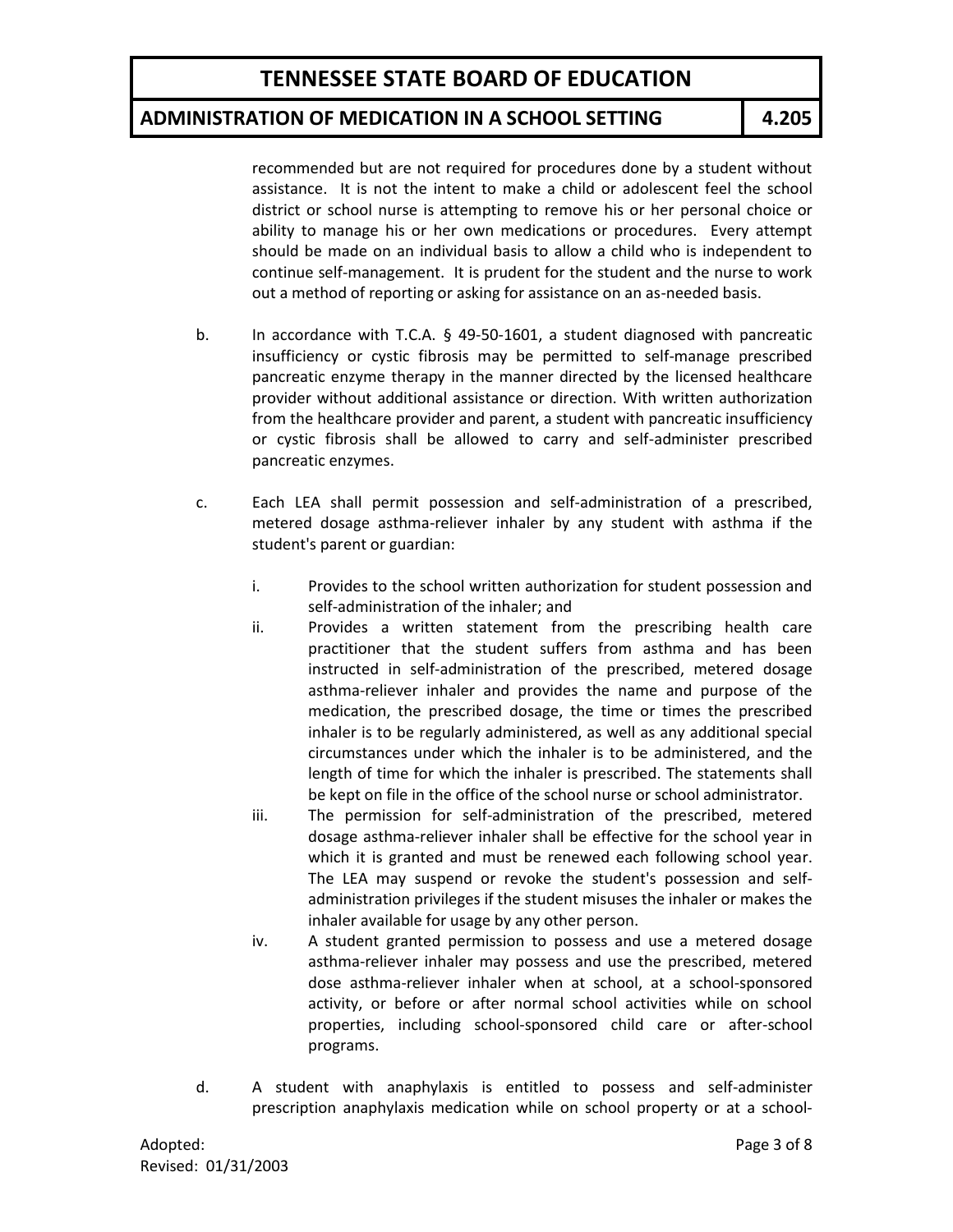### **ADMINISTRATION OF MEDICATION IN A SCHOOL SETTING 4.205**

related event or activity in compliance with the requirements of T.C.A. § 49-50- 1602.

e. Upon written request of the parent or guardian, and if included in the student's medical management plan and in the IHP, a student with diabetes shall be permitted to perform blood glucose checks, administer insulin, treat hypoglycemia and hyperglycemia, and otherwise attend to the care and management of the student's diabetes in any area of the school or school grounds and at any school-related activity, and shall be permitted to possess on the student's person at all times all necessary diabetes monitoring and treatment supplies, including sharps.

#### **3. Assistance with Self-Administration of Medication**

- a. A local board of education or a governing board for a nonpublic school may permit an employee or a person under contract with the board to assist in selfadministration of medications, under the following conditions:
	- i. The student is competent to self-administer nonprescription or prescription medication with assistance;
	- ii. The student's condition, for which the medication is authorized or prescribed, is stable;
	- iii. The self-administration of each dose of the medication shall be properly documented and the documentation easily retrievable. Documentation shall include date, time, dosage, route, and the signature of the person assisting the student in self-administration;
	- iv. The *Guidelines for Use of Health Care Professionals and Health Care Procedures in a School Setting* produced by the Department of Education and the Department of Health are followed; and
	- v. The student's parent or guardian has provided permission in writing for school personnel to assist with self-administration of medications.
- b. The individual assisting with medication self-administration must visually observe the student self-administer the medication or, in the case of a cognitively competent but physically challenged student, perform that portion of self-administration for which the student is physically incapable.
- c. In the event a dosage is not administered as ordered or any other medication error occurs, a Medication Error Form must be filled out and routed to the appropriate administrative person in the local school system or routed per the protocol of a contracted agency. The school nurse and parent or legal guardian must be notified in the event of a medication error.
- d. Each school shall establish a procedure for providing communication with the parent(s) or guardian regarding any problems with administration of the medication.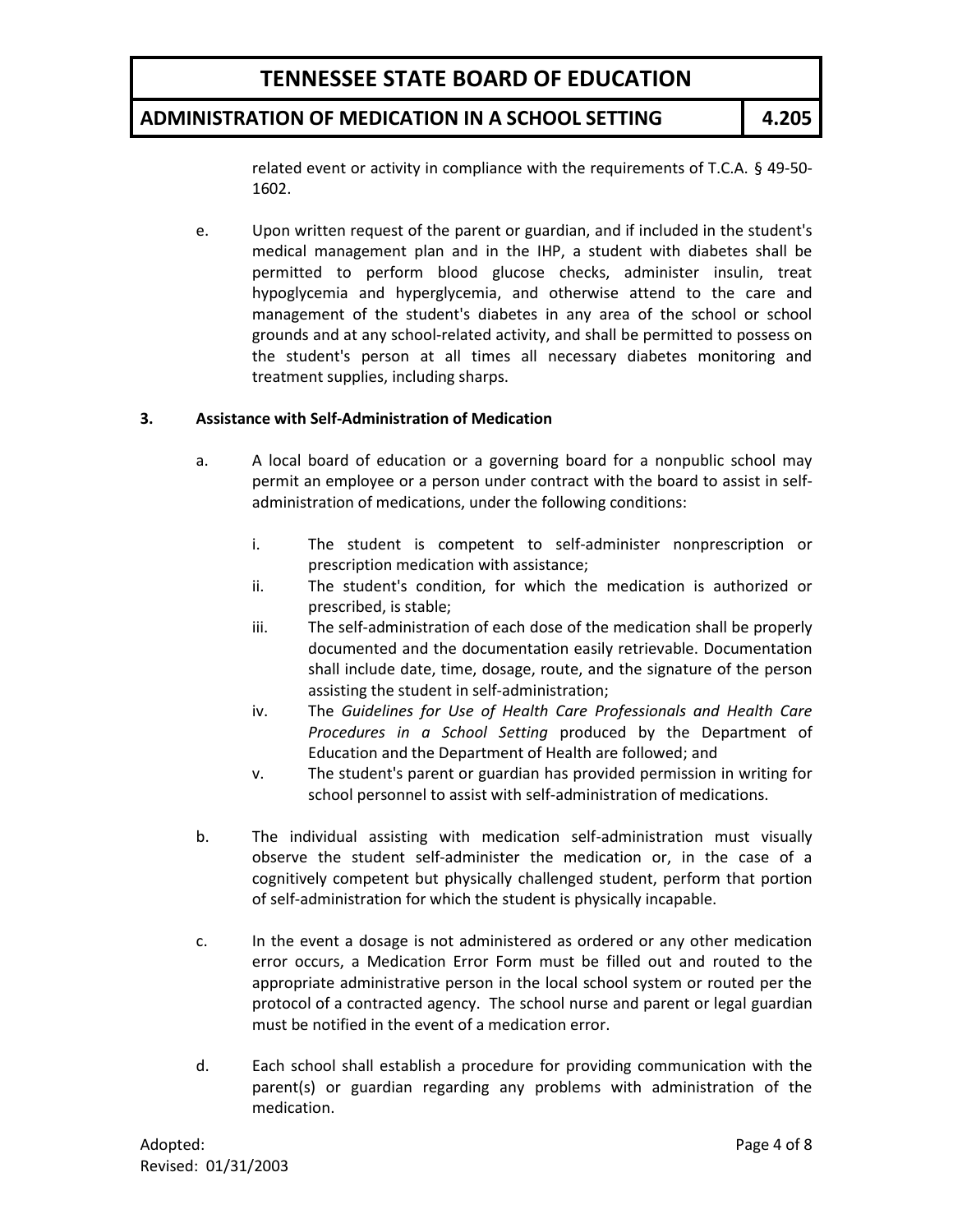### **ADMINISTRATION OF MEDICATION IN A SCHOOL SETTING 4.205**

- e. To ensure safety and accountability, nursing supervision shall be provided to personnel assisting with the self-administration of medication to ensure local school board policies and state guidelines are being followed.
- f. School personnel who volunteer under no duress or pressure and who have been properly trained by a registered nurse employed or contracted by the LEA may administer glucagon in emergency situations and may administer daily insulin to a student based on that student's individual health plan (IHP). However, if a public school nurse is available and on site, the nurse shall provide this service to the student.
- g. Any registered nurse providing training to school personnel shall follow the *Guidelines for Use of Health Care Professionals and Health Care Procedures in a School Setting* produced by the Department of Education and the Department of Health.
	- i. Training provided to school personnel on the administration of glucagon and insulin shall be repeated annually and competencies shall be documented at least twice a year in the employee's personnel file.
	- ii. A local board of education or a governing board for a nonpublic school may permit school personnel to volunteer to assist with the care of students with diabetes under the following conditions:
		- I. The student's parent or guardian and the student's personal health care team has developed a medical management plan that lists the health services needed by the student at school and is signed by the student's physician, nurse practitioner, or physician assistant;
		- II. The student's parent or guardian has given permission for the school's trained volunteer or school nurse to participate in the care of the student with diabetes and the permission is filed in the student's record; and
		- III. The *Guidelines for Use of Health Care Professionals and Health Care Procedures in a School Setting* produced by the Department of Education and the Department of Health are followed.
	- iii. School personnel who volunteer under no duress to assist with the care of students with diabetes must receive training pursuant to the guidelines from a school-registered nurse. The school-registered nurse may use certified diabetes educators and licensed nutritionists to assist with the training. All training must be renewed on an annual basis and competency must be noted in the personnel file.
	- iv. If a school nurse is on-site and available to assist, the school nurse must provide any needed diabetes assistance rather than other trained school personnel volunteering to assist the student.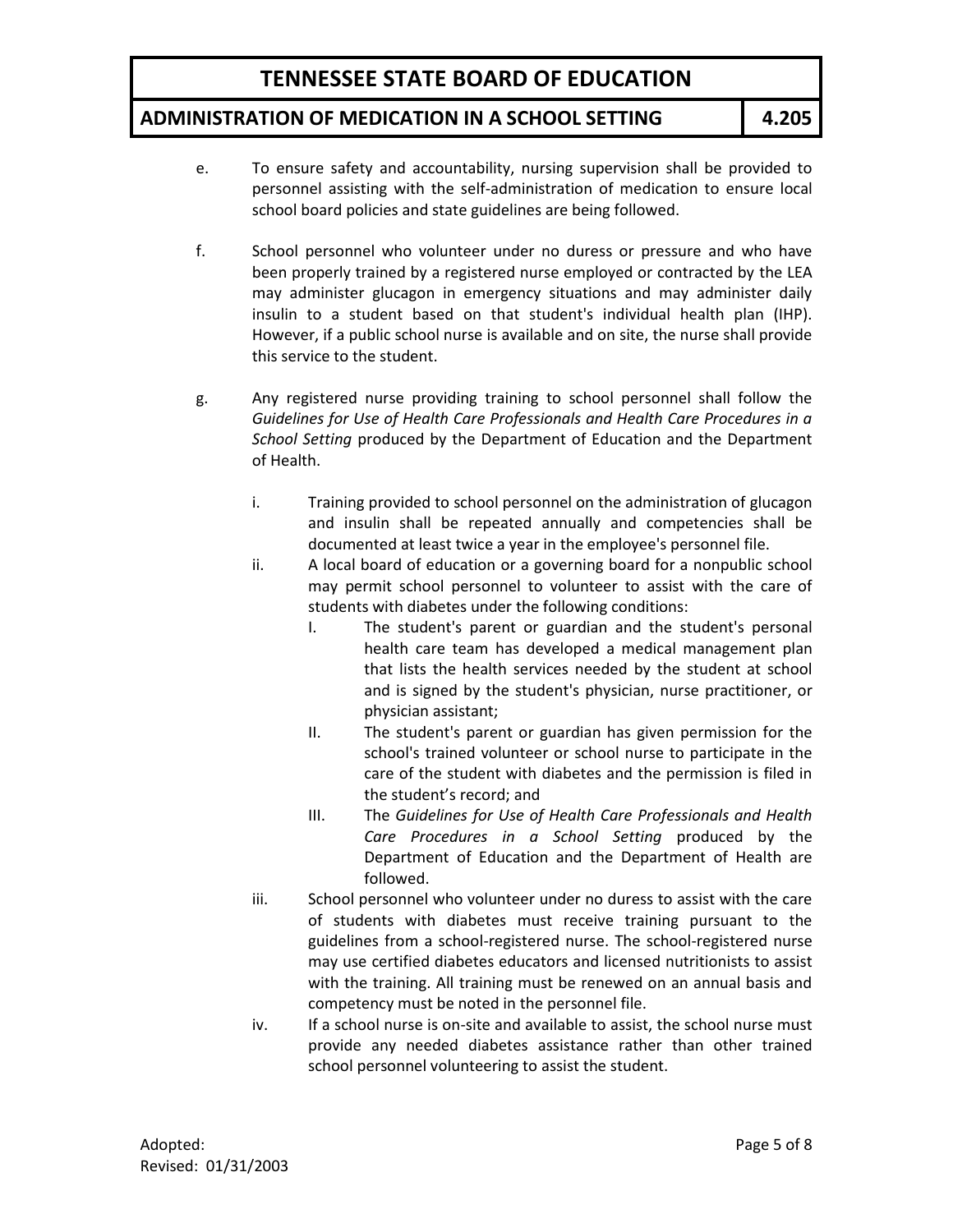### **ADMINISTRATION OF MEDICATION IN A SCHOOL SETTING 4.205**

- h. Public and nonpublic school personnel who volunteer under no duress or pressure and who have been properly trained by a registered nurse employed or contracted by the LEA or governing board for a nonpublic school may administer anti-seizure medications, including diazepam gel, to a student in an emergency situation based on that student's IHP.
	- i. The training provided to volunteer school personnel shall be in accordance with the *Guidelines for Use of Health Care Professionals and Health Care Procedures in a School Setting* produced by the Department of Education and the Department of Health and shall evaluate the competencies necessary to administer anti-seizure medications.
	- ii. All volunteers trained to administer anti-seizure medications shall also be trained in cardiopulmonary resuscitation (CPR).
	- iii. If a school nurse is available, on site, and able to reach the student within the time limit for administration specified in the IHP, then the nurse shall provide this service to the student.
	- iv. At least one (1) school employee shall serve as a witness on any occasion a volunteer administers anti-seizure medication during an emergency situation, unless a witness is not available within the time limit for administration specified in the IHP.
	- v. Prior to administration of an anti-seizure medication to a student by volunteer school personnel or a school nurse in an emergency situation, the student's parent or guardian shall provide written authorization to administer the medication at school that includes the requirements outlined in T.C.A. § 49-50-1602.
- i. When a student does not have an epinephrine auto-injector or a prescription for an epinephrine auto-injector on file, the school nurse or other trained school personnel may utilize the LEA or nonpublic school supply of epinephrine autoinjectors to respond to an anaphylactic reaction, under a standing protocol from a physician licensed to practice medicine in all its branches.

#### **4. Storage and Security of Medication**

- a. All medications must be stored in a secure, separate, locked drawer or cabinet. Medications requiring refrigeration should be refrigerated in a secure area. If possible, a separate refrigerator should be available for student medications. If medication requiring refrigeration is kept in a refrigerator used for food storage, the medication must be put in a leak-proof, locked container. Emergency medications such as a glucagon kit and an epinephrine kit must be kept in a secure area near the student and readily available for timely, emergency use. The student's individual health plan (IHP) will determine availability and parameters for use of emergency medications.
- b. Each school in an LEA and each nonpublic school is authorized to maintain at the school in at least two (2) unlocked, secure locations epinephrine auto-injectors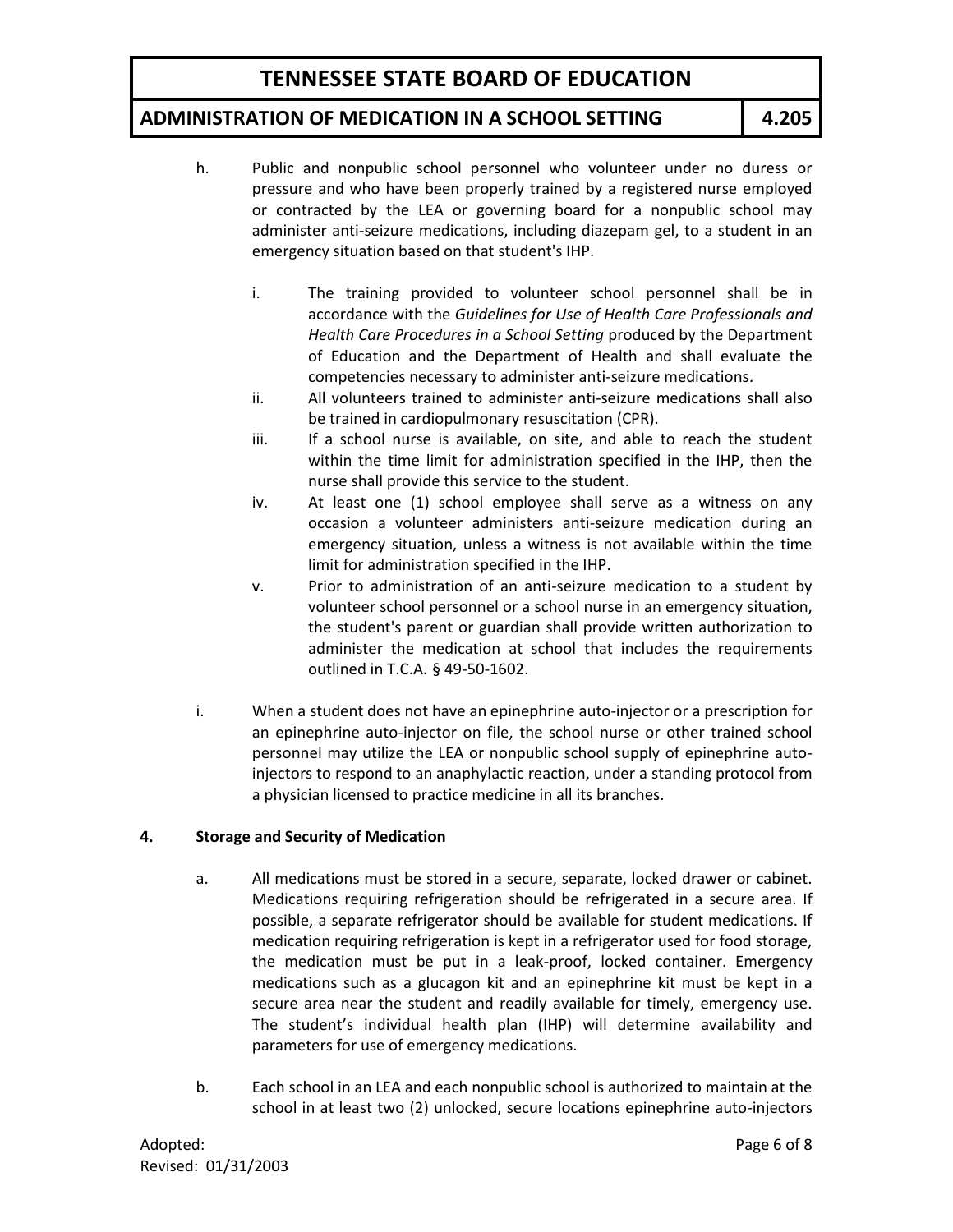### **ADMINISTRATION OF MEDICATION IN A SCHOOL SETTING 4.205**

so that epinephrine may be administered to any student believed to be having a life-threatening allergic or anaphylactic reaction.

- c. Each school within an LEA and each nonpublic school is authorized to maintain an opioid antagonist at the school in at least two (2) unlocked, secure locations, including, but not limited to, the school office and the school cafeteria.
- d. Any sharps involved in diabetes care and management for a student shall be stored in a secure but accessible location, including on the student's person, until use of the sharps is appropriate. Use and disposal of sharps shall be in compliance with the guidelines set forth by the Tennessee Occupational Safety and Health Administration (TOSHA).
- e. All prescription drugs given at school shall be prescribed by a licensed prescriber on an individual basis as determined by the child's health status.
- f. Prescription medication must be brought to school in the original, pharmacy labeled container that displays:
	- i. The child's name;
	- ii. The prescription number;
	- iii. Medication name and dosage;
	- iv. Administration route or other directions;
	- v. Date;
	- vi. Licensed prescriber's name; and
	- vii. Pharmacy name, address, and phone number.
- g. All prescriptions for long-term medications shall be renewed at least annually.
- h. Changes in prescription medications shall have written authorization from the licensed prescriber and parent. The change will be noted on the medication administration record (MAR) without deleting the previous information. Only a registered nurse or licensed practical nurse can make changes on the MAR. Changes can include but are not limited to: time, dose, addition, discontinuation, etc.
- i. All non-prescription drugs given in school shall:
	- i. Be brought to school with the original label listing the ingredients, dose schedule, and child's name affixed to the container; and
	- ii. Be accompanied by a written parental or legal guardian request that includes:
		- I. The child's name;
		- II. The name and address of the parent of legal guardian;
		- III. Name of medication, dose, route, and time of Administration;